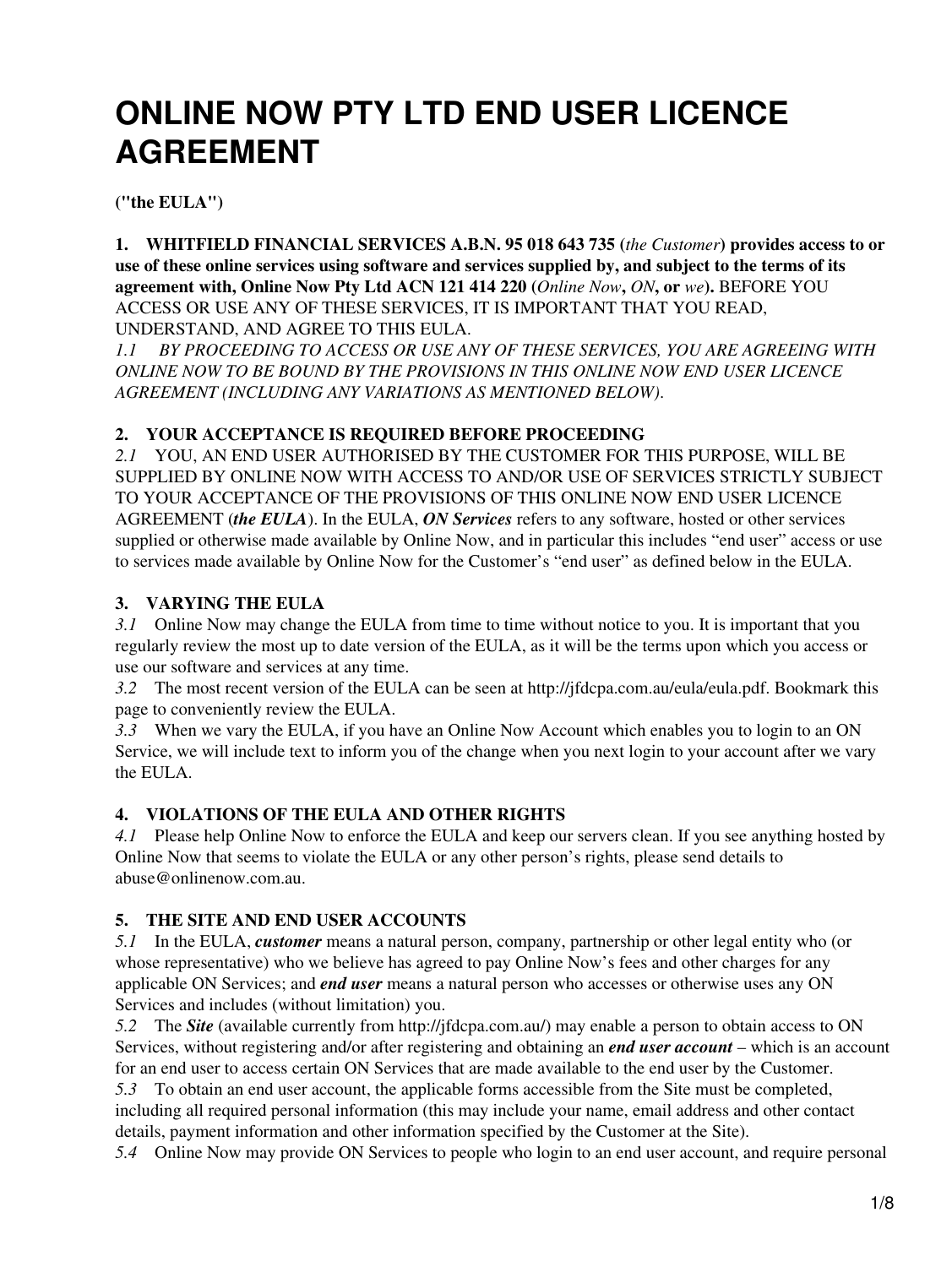information about those end users in order to provide ON Services to those people. We treat all personal information submitted to us in accordance with our Privacy Policy, which is available online for you to read or print out. To see our Privacy Policy go to www.onlinenow.com.au/privacy.

*5.5* IF YOU HAVE ACCESS TO AN END USER ACCOUNT THEN YOU MUST NOT USE YOUR ACCESS TO THE ACCOUNT IN ANY WAY UNLESS YOU ARE EXPRESSLY AUTHORISED TO DO SO IN WRITING BY THE PERSON TO WHOM THE ACCOUNT RELATES.

*5.6* Online Now reserves the right to require that each end user provide express agreement, from time to time, to be bound by the provisions of the EULA as varied from time to time.

*5.7* Using the Site, an end user may be provided with access to the ON Services that are made available to the applicable end user account by the Customer.

## **6. REGISTRATION DATA: YOUR OBLIGATIONS**

*6.1* As a person who receives, or applies to receive from the Customer, an end user account, other hosted software or services or ON Services, or any other goods or services we may supply from time to time, *you* agree to:

*(a)* submit only true, accurate, current and complete information about yourself as prompted by the Site's registration procedure or as otherwise requested by Online Now and the Customer (*the Registration Data*); and

*(b)* maintain and regularly update the Registration Data to keep it true, accurate, current and complete. This includes an obligation on you to notify ON and the Customer immediately if there is a change, and to modify the Registration Data to reflect the new situation (for example, if you are no longer employed by the Customer, you may lose registered user access to the Site or ON Services).

*6.2* As part of the Registration Data, you must provide ON with personal, technical, financial, and other information required by the registration process at the Site, to allow the Customer or ON to determine whether to enable your application or continue to allow access to the relevant (existing) account.

*6.3* If you provide any information to ON or the Customer or through the Site, including any Registration Data, that is untrue, inaccurate, not current, not updated as it becomes outdated or incomplete or inaccurate, or we suspect that you have provided such information to us, we may suspend or terminate your end user account and/or the associated customer account and/or and any other end user account associated with the customer account and/or refuse any and all current or future use of the Site, ON Services or any part.

*6.4* You consent to us contacting you via the contact details you provide via the Site for any reason we consider appropriate, which includes to verify that the information we have received from you is accurate (but we are not obliged to so verify any information we receive).

*6.5* Some ON Services are intended to facilitate the Customer making Content available to third parties specified by the customer (*End Users*).

*6.6* You must not access any ON Service (including any Content using an ON Service) without first accepting and agreeing to be bound by this EULA.

## **7. CONTENT SUPPLIED BY YOU**

*7.1* You are responsible for ensuring the legality, accuracy, quality and standard of all content and other data provided by you to the Customer or Online Now, or uploaded using your end user account or any other ON Services (*Content*), including ensuring that the Content:

- *(a)* does not breach any Law, regulation or Advertising Standard;
- *(b)* is not defamatory or indecent;
- *(c)* is not false, misleading or deceptive or likely to mislead or deceive; and

*(d)* complies with all applicable content guidelines of all relevant telecommunications carriers and Internet Service Providers.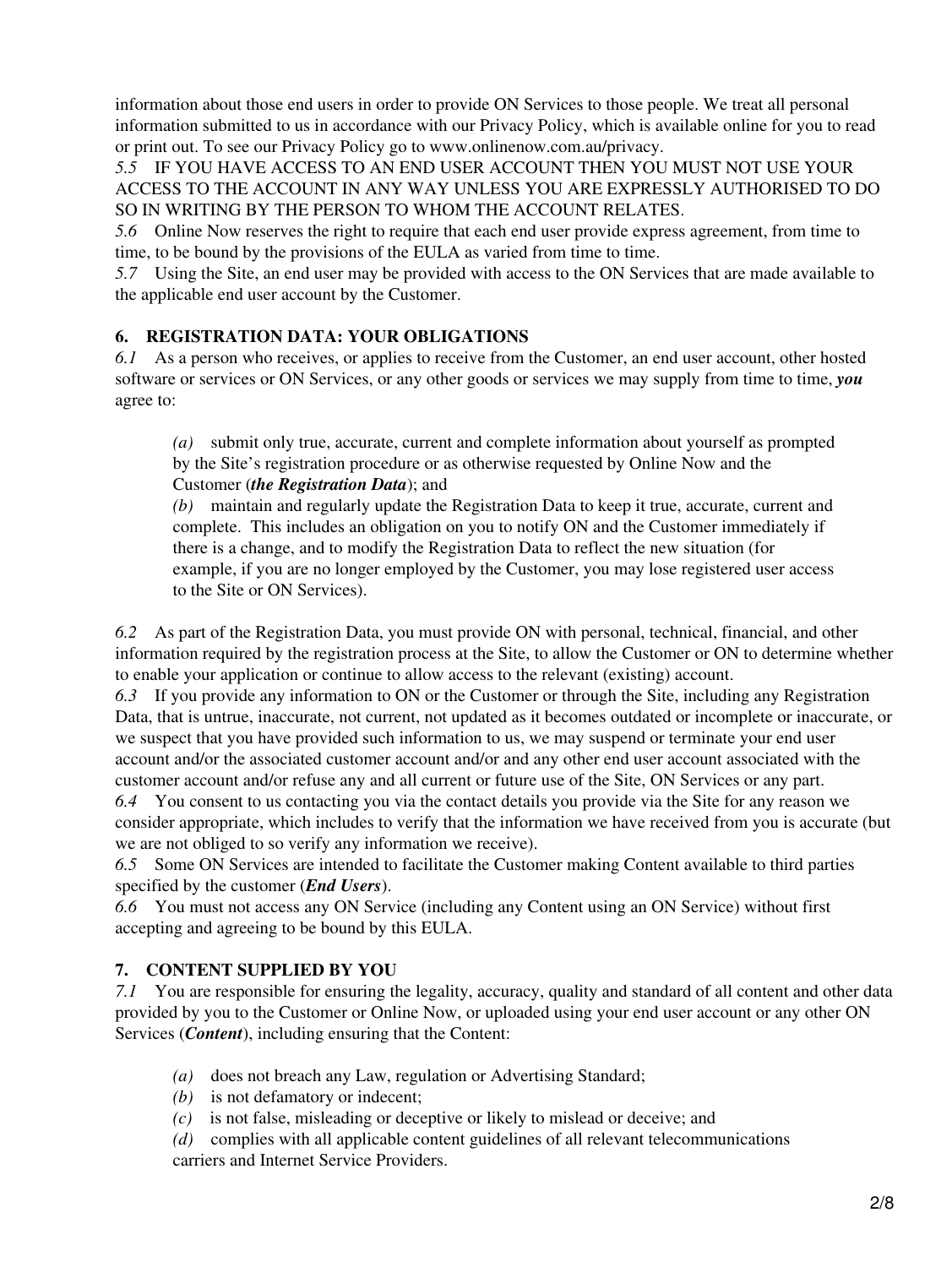*7.2* Despite any other provisions, Online Now may at any time without notice (and without any liability to you or any other person), modify, suspend or terminate any ON Service which provides access to any Prohibited Content (ie, content which is unlawful) or Content to which Online Now (in its absolute discretion) determines it does wish to provide access.

*7.3* You warrant that all right, title and interest in the Content is owned or lawfully licensed to you or the Customer.

*7.4* You grant Online Now the right (including the right to sublicense) to use, reproduce, adapt, modify, distribute or communicate to the public the Content solely to make the Content (or any part) available through the ON Services.

*7.5* You will keep Online Now indemnified against any claim, expense, cost, loss or damage received, suffered or incurred by Online Now which determines or alleges that the use by Online Now of Content constitutes an infringement of another person's Intellectual Property Rights.

## **8. REFUND POLICY**

*8.1* It is the policy of Online Now not to refund any amount, including amounts paid in advance for ON Services, except where there is a legal obligation to do so which cannot lawfully be excluded.

*8.2* Where Online Now cannot exclude an obligation to refund an amount, Online Now is obliged to refund not more than the lowest amount required by law.

## **9. ONLINE NOW INFORMATION NOT TO BE DISCLOSED**

*9.1* You may receive or have already received a user ID and password to access an end user account or other information via the Site.

*9.2* By using your user ID and password to login via the Site, you may be able to access information and/or content (including without limitation information about Online Now, ON Services and content we make accessible to our customers' personnel and customers) being information/or content that is not made generally accessible to the public (*Online Now Information*). You agree that:

*(a)* you are responsible for maintaining the confidentiality of your password and account and all ON Information you receive, and you must not disclose any of that information to any person for any purpose unless permitted under the EULA;

*(b)* except where required by law, or where the ON Information is generally available other than by a breach of the EULA, you may disclose the ON Information you receive only to a person employed by the Customer, and only where:

*(1)* the person has first agreed to use and keep the ON Information

confidential as required under this Schedule; and

*(2)* the person needs to know the information in order to determine whether or not the Customer will purchase goods or services from us;

*(c)* you must not allow any other person to use your end user account - and you acknowledge that: (i) we charge for access to certain ON Information by reference to authorised end user numbers; and (ii) we will suffer losses and damage where you allow any other person to access or receive any of the ON Information except as allowed under the above provisions in the EULA;

*(d)* you must not use the ON Information except to determine whether or not to purchase goods or services from us, or to access training information or services we provide to you and for which your employer has paid us an amount agreed with us (in that case, other legal provisions will apply, and these EULA are not intended to reduce our rights under those provisions);

*(e)* you are fully responsible for all activities that occur under your password or account and must immediately notify Online Now in writing of any unauthorised use of your password or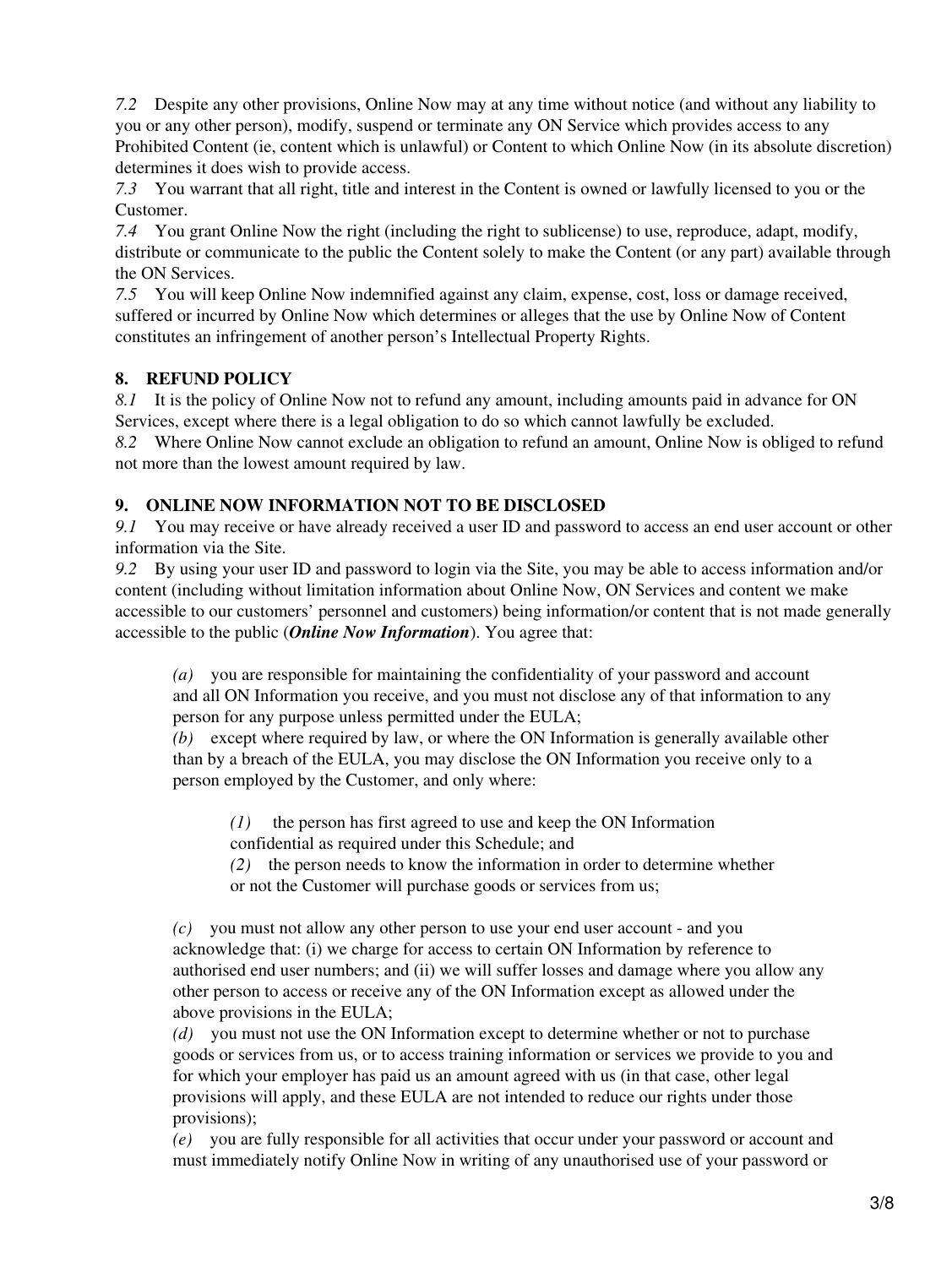account or any other breach of security of which you become or ought to have become aware; and

*(f)* except as expressly authorized by Online Now, you must not create more than one user account at the Site.

#### **10. MODIFYING ONLINE NOW SERVICES** *10.1* YOU ACKNOWLEDGE AND AGREE THAT:

*(a)* Online Now makes no representations and gives no guarantee that an ON Service will

be available, or will continue to be available, for any period of time; and

*(b)* Online Now reserves the right to modify any ON Service to the maximum extent permitted by law, which may include a right to:

*(1)* refuse to provide an ON Service at all - for example, if Online Now receives a judicial or other legally compelling order to cease providing the ON Service, ON will comply with its legal obligations, or if Online Now's cost basis or commercial priorities alter for any reason;

*(2)* modify an ON Service (including any Content made available using an ON Service) in any way that is otherwise lawful - for example, if Online Now supplies an ON Service to host a web site for a customer, and receives a notice that one page of the hosted web site is an unlawful infringement of copyright due to Content from the customer's user accounts, then Online Now might in some situations be in a position to decide to take down the objectionable page and leave other pages in the web site unchanged.

#### **11. INFORMATION AT THE SITE AND LINKED SITES**

*11.1* Online Now make no representations as to the accuracy of the information presented at or via the Site that has not expressly originated with us. Unless the information is noted as expressly originating with Online Now, the information presented at or via the Site is deemed for the purposes of the EULA to originate with the Customer and not with Online Now.

*11.2* Online Now does not prepare the content of information that is contained on sites that are linked to the Site (*the Linked Sites*). We take no responsibility for the content or any other aspect of Linked Sites. Any links at the Site are for information only, and are not an endorsement of the content at the Linked Sites. *11.3* YOU AGREE THAT YOU MUST EVALUATE, AND BEAR ALL RISKS ASSOCIATED WITH THE USE OF ALL INFORMATION AT OR ACCESSIBLE FROM THE SITE AND THE LINKED SITES, INCLUDING ANY RELIANCE ON THE ACCURACY, COMPLETENESS, OR USEFULNESS OF IT. *11.4* By using the Site you agree that to the extent permitted by law Online Now and any of its subsidiary or related or affiliated companies or any of their employees or agents are not responsible to you or any other person for:

*(a)* the accuracy or otherwise of the information displayed or omitted from the Site or Linked Sites;

- *(b)* any person's reliance on information available or omitted from the Site or Linked Sites;
- *(c)* any loss in connection with the use of the Site or any Linked Site.

## **12. DEALINGS WITH THIRD PARTIES**

*12.1* You acknowledge and agree with Online Now that: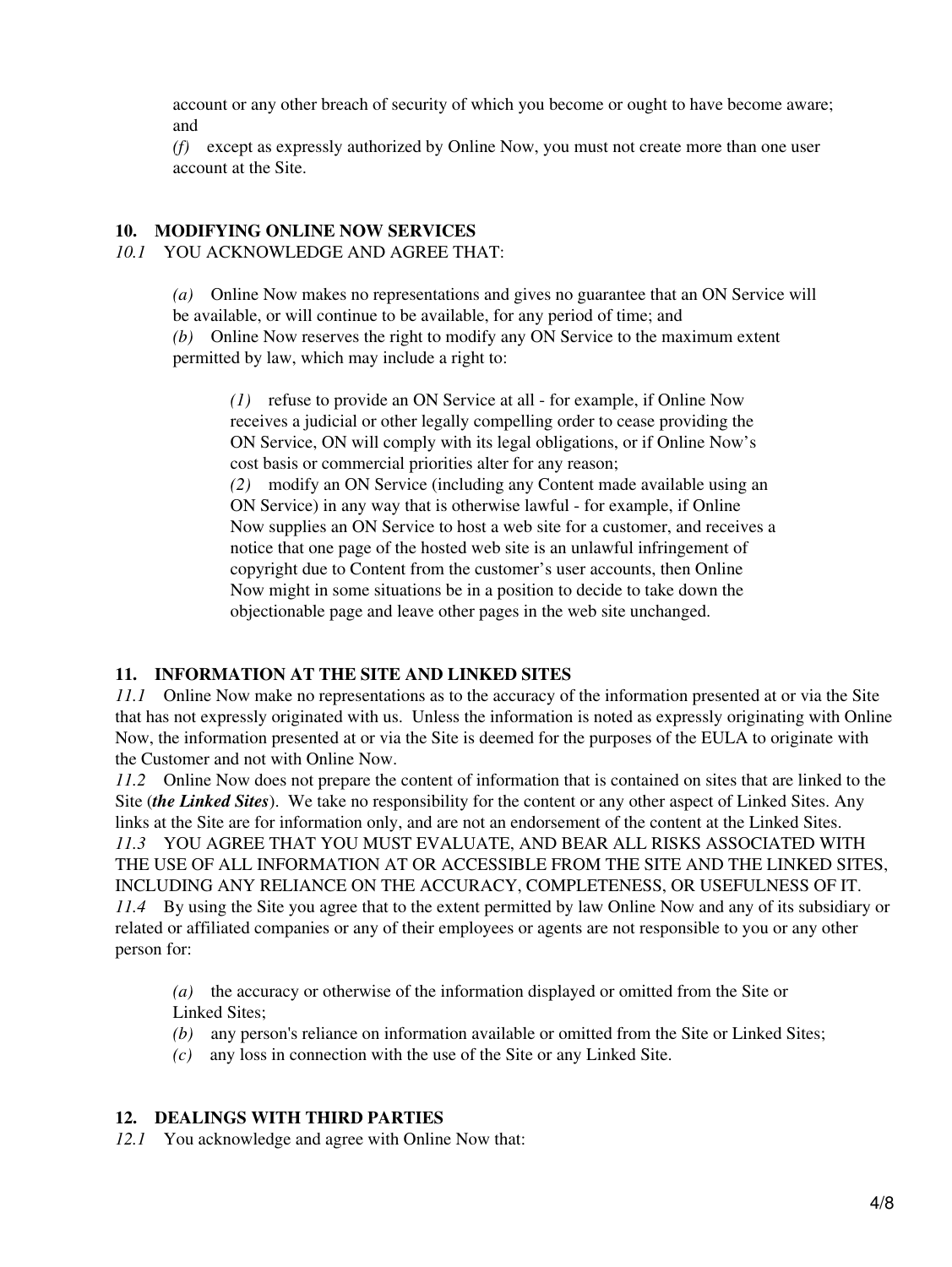*(a)* all communications or dealings with, or participation in promotions of, third parties (including the Customer) found at or via the Site or any ON Service, including payment and delivery of related goods or services, and any other terms, conditions, warranties or representations associated with such dealings, are solely between you and the relevant third parties; and

*(b)* Online Now is not responsible or liable for any loss or damage of any sort incurred as the result of any such dealings or as the result of the presence of such third parties (including the Customer) in, on or through the ON Services.

## **13. ONLINE NOW'S PROPRIETARY RIGHTS**

*13.1* Except as expressly provided in the EULA, you acknowledge and agrees that: *(a)* you do not receive any rights to use the Intellectual Property Rights of Online Now or the Customer; *(b)* you may not use or permit others to use the Intellectual Property Rights of Online Now or the Customer for any purpose, including promotional purposes, without the prior written approval of that other party; *(c)* any Intellectual Property Rights (including a compilation under the Copyright Act 1968) created by Online Now in the provision of the ON Services or from the Software vests exclusively with Online Now.

*13.2* You acknowledge and agree that.

*(a)* the Site and any necessary software used in connection with the Site and to provide the ON Services (*the Software*) contain proprietary and confidential information that is protected by applicable intellectual property and other laws; and

*(b)* the information presented to you via the Site is protected by copyrights, trademarks, service marks, patents or other proprietary rights and laws.

*13.3* Except as expressly authorised by Online Now in writing, you agree not to modify, rent, lease, loan, sell, distribute or create derivative works based on the Site or the Software, in whole or in part. *13.4* Online Now grants you a personal, non-transferable and non-exclusive right and license to use the Software as made available to you by Online Now using the ON Services, solely for the purpose of using the functionality described in relation to each ON Service which you are authorised to use or access (for example, some ON Services provide tools allowing our customer to change the appearance of a web site we host for the customer, and some ON Services facilitate ecommerce transactions or communication via email/newsletter with users who register with a web site we host for the customer – but features offered with and by ON Services change from time to time as notified by Online Now; **PROVIDED THAT YOU DO NOT** (and do not allow any third party to) copy, modify, create a derivative work of, reverse engineer, reverse assemble or otherwise attempt to discover any source code, sell, assign, sublicense, grant a security interest in or otherwise transfer any right in the Software. Online Now may terminate the license in this clause 13.4 at any time without cause or notice to you (for example, but without limitation, Online Now will normally do so if we cease to supply an ON Service).

*13.5* You agree not to access the Site by any means other than through the home page interface that is provided for use in accessing the Site as noted above. You must have prior written permission from Online Now and the Customer to link to any information in the Site.

## **14. DISCLAIMER OF WARRANTIES, EXCLUSIONS AND LIMITATIONS**

*14.1* You expressly understand and agree that, to the maximum extent legally permitted:

*(a)* ONLINE NOW EXPRESSLY DISCLAIMS ALL WARRANTIES OF ANY KIND IN RELATION TO USE OF THE SITE AND ON SERVICES AND INFORMATION ACCESSIBLE FROM THE SITE AND ON SERVICES, WHETHER EXPRESS OR IMPLIED, INCLUDING WITHOUT LIMITATION ALL IMPLIED WARRANTIES OF MERCHANTABILITY, FITNESS FOR A PARTICULAR PURPOSE AND NON-INFRINGEMENT; AND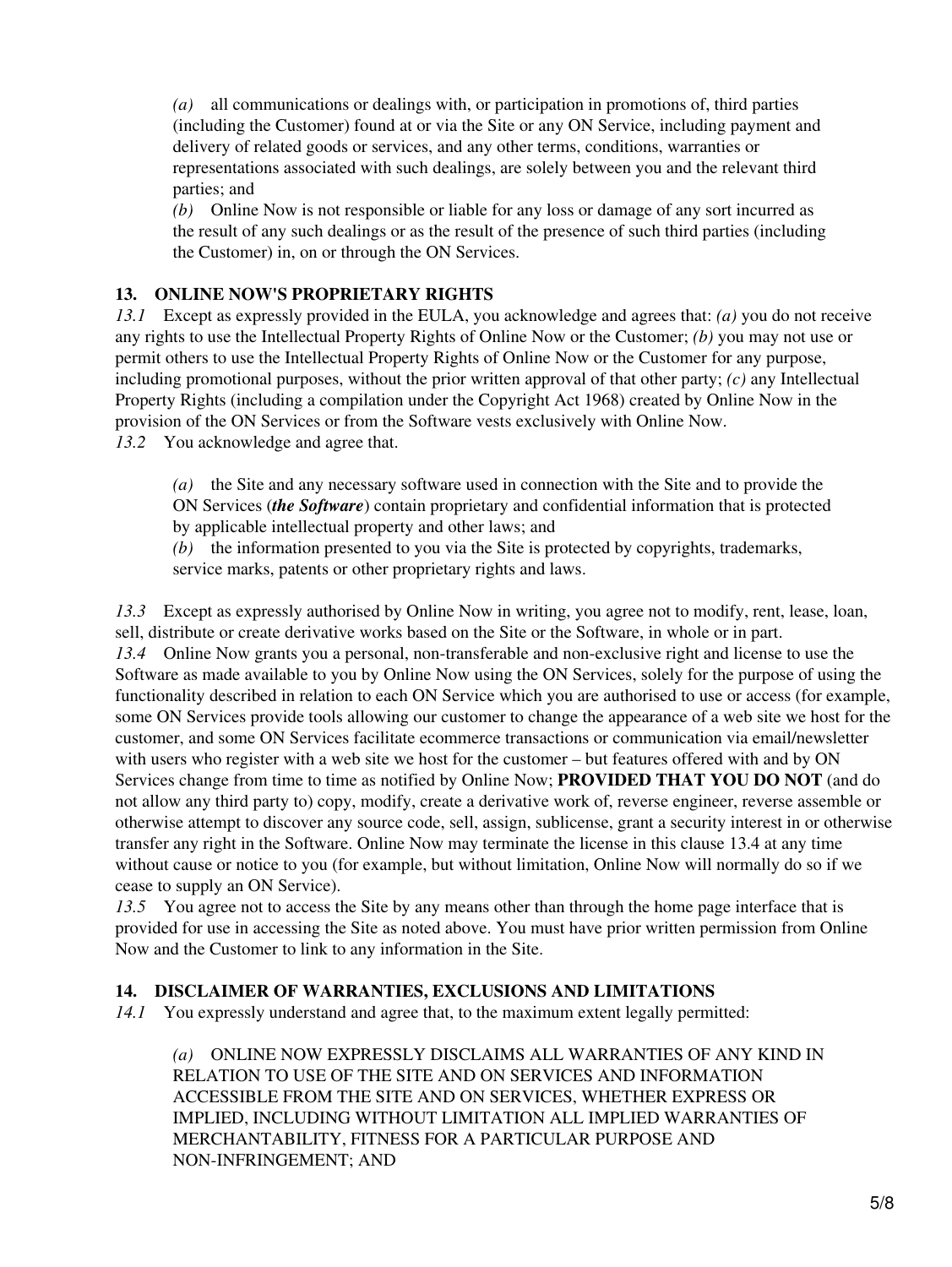- *(b)* your use of the Site and ON Services are at your sole risk;
- *(c)* the Site and ON Services are provided on an "as is" and "as available" basis; and
- *(d)* ONLINE NOW MAKES NO WARRANTY THAT:

*(1)* THE SITE OR ANY ON SERVICES WILL MEET YOUR REQUIREMENTS; *(2)* THE SITE OR ANY ON SERVICES WILL BE UNINTERRUPTED, TIMELY, SECURE, OR ERROR-FREE; *(3)* RESULTS THAT MAY BE OBTAINED FROM THE USE OF THE SITE OR ANY ON SERVICES WILL BE ACCURATE OR RELIABLE; *(4)* THE QUALITY OF ANY PRODUCTS, SERVICES, OR INFORMATION PURCHASED OR OBTAINED BY YOU THROUGH THE SITE OR ANY ON SERVICES WILL MEET YOUR EXPECTATIONS; AND *(5)* ANY ERRORS IN THE SOFTWARE, THE SITE OR ANY ON SERVICES WILL BE CORRECTED;

*(e)* any material downloaded or otherwise obtained through the use of the Site is done at your own discretion and risk and that you will be solely responsible for any damage to your computer system or loss of data that results from the download of any such material; *(f)* no advice or information, whether oral or written, obtained by you from Online Now or through or from the Site shall create any warranty not expressly stated in the EULA.

*14.2* You understand and agree that, subject to the EULA, Online Now, its related corporations and the officers, employees and agents of each is not liable for any damages, economic or other loss or damage whether direct, indirect, incidental, special, consequential or exemplary and even if Online Now has been advised of the possibility of such damages, arising out of any breach of any implied or express term, condition or warranty or suffered as a result of the negligence of any of them (including without limitation loss of profits, goodwill, use, data or other intangible losses) or in respect of:

*(a)* the use of, or the inability to use the Site or any ON Services;

*(b)* the cost of procurement of substitute goods and services resulting from any goods, data, information or services purchased or obtained or messages received or transactions entered into via or from the Site or any ON Services;

- *(c)* unauthorised access to or alteration of your transmissions or data;
- *(d)* any reliance of any third party in relation to any ON Services; or
- *(e)* any other matter relating to the Site or any ON Services.

*14.3* Some States do not allow the exclusion of certain provisions or the limitation or exclusion of liability (for example, for incidental or consequential damages), so some of the limitations in the EULA may not apply to you.

*14.4* To the maximum extent legally permitted, the liability of Online Now for any breach of a provision which must be implied into the EULA (for example, by the Trade Practices Act 1974 which applies in Australia) is limited (at the option of Online Now) to the supply of the services again or the payment of the cost of having the services supplied again; or the supply of the goods again or the payment of the cost of having the goods supplied again.

*14.5* To the maximum extent legally permitted, the total liability of Online Now in respect of an ON Service in any period of 12 months (starting from any date) will not exceed the total actually received by Online Now from the Customer for supplying that ON Service for that 12 month period.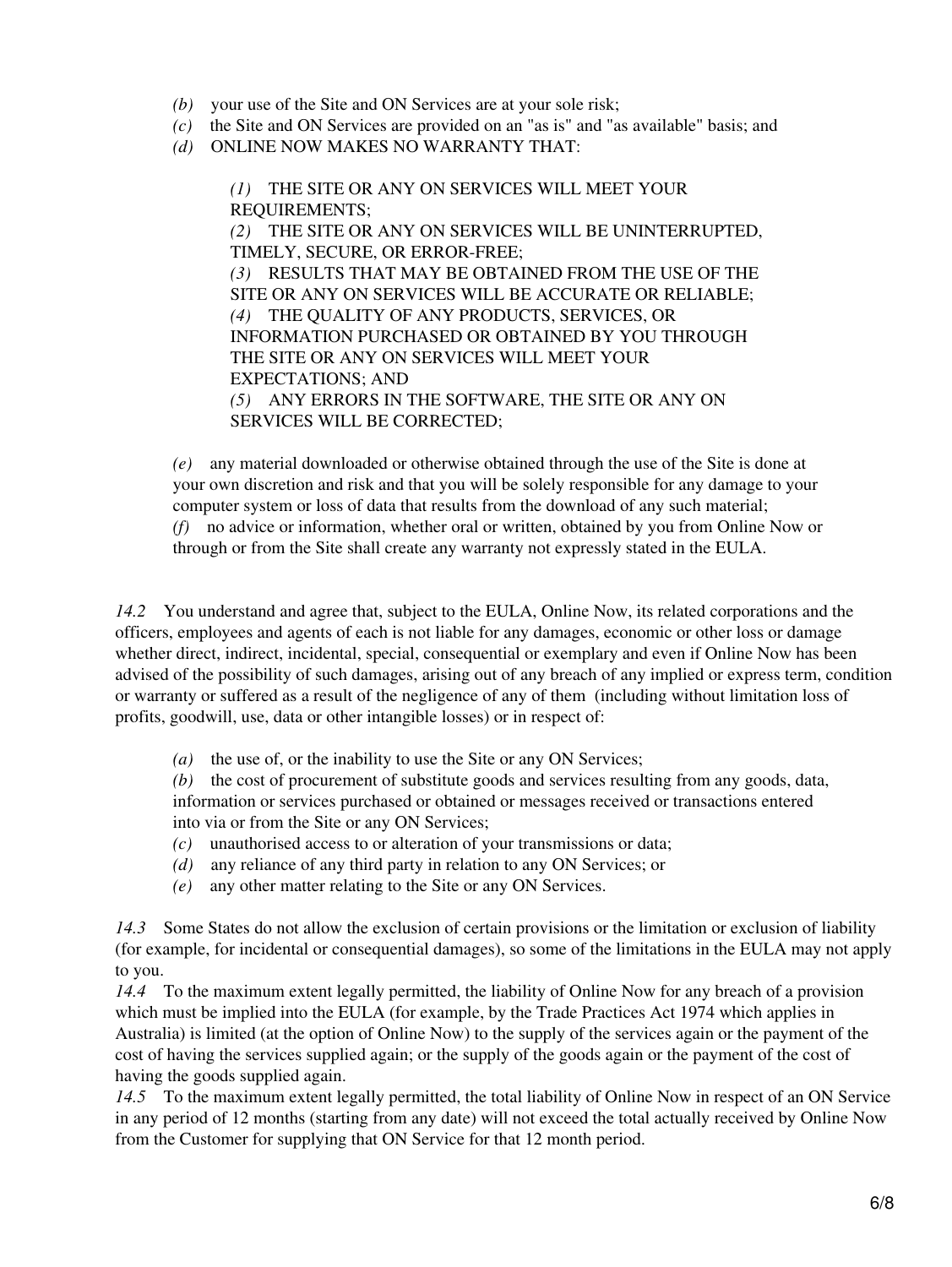# **15. TRADE MARK INFORMATION**

*15.1* The Online Now name and distinctive Online Now logo are trade marks of Online Now and the other trade marks which appear at the Site or are displayed using the ON Services are the properties of third parties (*the Trade Marks*). You agree not to display or use or link to the Online Now name and distinctive Online Now logo or the Trade Marks in any manner without prior permission from Online Now or the relevant third party owner.

*15.2* Online Now is in no way affiliated with or authorised by the owners of the Trade Marks.

# **16. COPYRIGHT**

*16.1* We respect the intellectual property of others, and we ask our customers and their users and End Users to do the same. If you believe that your work has been copied in a way that constitutes copyright infringement, please let us know.

*16.2* When using the Site you may provide us with information about yourself or other matters. Subject to our Privacy Policy in relation to personal information under the Privacy Act 1988 (Cth), you grant Online Now rights to use in any way or otherwise exploit all of this information, and all information derived or generated from it, in all existing or future media, for the purpose of supplying services to the Customer. These rights include without limitation the right to search the information, and, consistent with our privacy policy, to modify repackage or market it to anyone for any reason. As used in this paragraph, *information* includes but is not limited to data, text, photographs, drawings, sound recordings, feedback, and any other information or data displayed or presented by you on or in respect of your use of the Site.

# **17. TERRITORIAL RESTRICTION, GOVERNING LAW AND JURISDICTION**

*17.1* The Site and ON Services are provided for access only by users located within or who agree to be subject to the laws of the Commonwealth of Australia (*the Territory*) and the personal jurisdiction of the Courts of New South Wales.

*17.2* Online Now expressly does not authorise any person to access the Site, any ON Services, or any part of them, from any location outside the Territory.

*17.3* The EULA and the relationship between you and Online Now shall be governed by the laws of the Territory and the State of New South Wales (*NSW*) without regard to its conflict of law provisions. *17.4* You and Online Now agree to submit to the personal and non-exclusive jurisdiction of the courts located within NSW.

# **18. ADDITIONAL CONDITIONS**

*18.1* You also may be subject to additional terms and conditions (*the Additional Conditions*) that apply when you access or use the Site or related services, or third party content/data, software or hardware, including such matters supplied by the Customer through or as a result of your use of the Site.

*18.2* The Additional Conditions which apply when you register as an End User will be presented to you during the registration process.

# **19. GENERAL/MISCELLANEOUS**

*19.1* The EULA constitute the entire agreement between you and Online Now, and governs your use of the Site and ON Services, superseding any prior agreements between you and Online Now. Headings in the EULA are for convenience only and do not affect interpretation.

*19.2* The failure of Online Now to exercise or enforce any right or provision of the EULA must not be treated as a waiver of the right or provision.

*19.3* If any provision of the EULA is found by a court of competent jurisdiction to be invalid, then the provision is deemed deleted but the court should try to give effect to the parties' intentions as reflected in the provision, and the other provisions of the EULA remain in full force and effect.

*19.4* YOU AGREE THAT REGARDLESS OF ANY STATUTE OR LAW TO THE CONTRARY, EXCEPT TO THE EXTENT THAT THIS WOULD BE UNLAWFUL (AND THEN ONLY TO THE MINIMUM EXTENT TO BECOME LAWFUL), ANY CLAIM OR CAUSE OF ACTION AGAINST